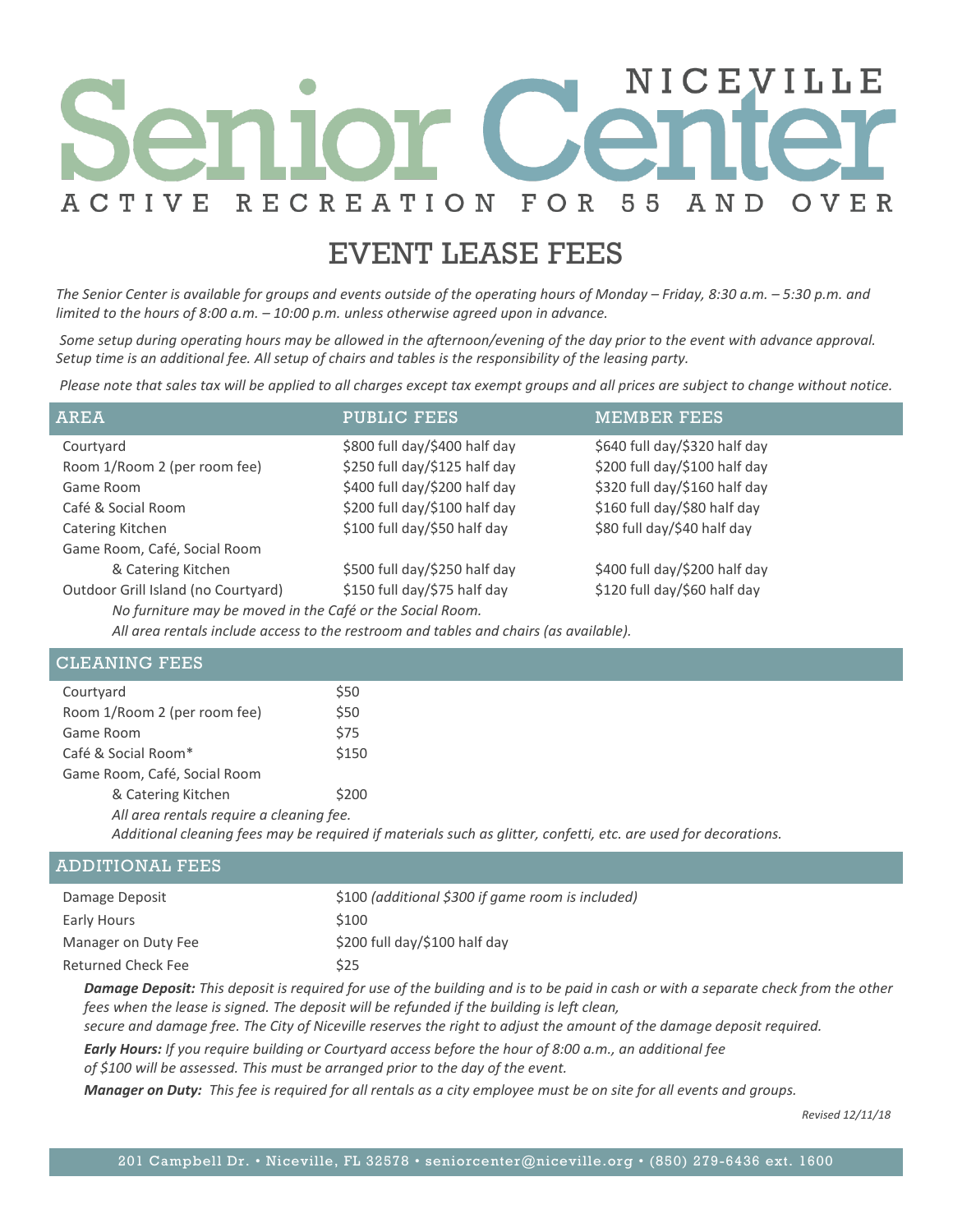# NICEVILLE RECREATION FOR 55 **ACTIVE** AND OVER **EVENT LEASE APPLICATION**

| Note: Total scheduled time to include set-u and take-down.                                                           |                                             |  |  |                   |
|----------------------------------------------------------------------------------------------------------------------|---------------------------------------------|--|--|-------------------|
|                                                                                                                      |                                             |  |  |                   |
|                                                                                                                      |                                             |  |  |                   |
|                                                                                                                      |                                             |  |  |                   |
|                                                                                                                      |                                             |  |  |                   |
|                                                                                                                      |                                             |  |  |                   |
| Senior Center Member: $\Box$ Yes $\Box$ No                                                                           |                                             |  |  |                   |
| Tax Exempt: $\Box$ Yes $\Box$ No                                                                                     |                                             |  |  |                   |
| Space Requested (please check all that apply):                                                                       |                                             |  |  |                   |
| $\Box$ Courtyard $\Box$ Social Room $\Box$ Café $\Box$ Room 1 $\Box$ Room 2 $\Box$ Game Room $\Box$ Catering Kitchen |                                             |  |  |                   |
| Will you be bringing food in? $\Box$ Yes $\Box$ No                                                                   |                                             |  |  |                   |
|                                                                                                                      |                                             |  |  |                   |
| Equipment (please mark quantity needed):                                                                             |                                             |  |  |                   |
| 6' round tables                                                                                                      | chairs                                      |  |  | Outdoor AV system |
|                                                                                                                      | 8' x 3' rectangular tables<br>DVD player/TV |  |  | (music)           |
|                                                                                                                      |                                             |  |  |                   |

## OFFICE USE ONLY

| Down Payment Paid: \$         |
|-------------------------------|
|                               |
|                               |
|                               |
|                               |
| Check #: ____________________ |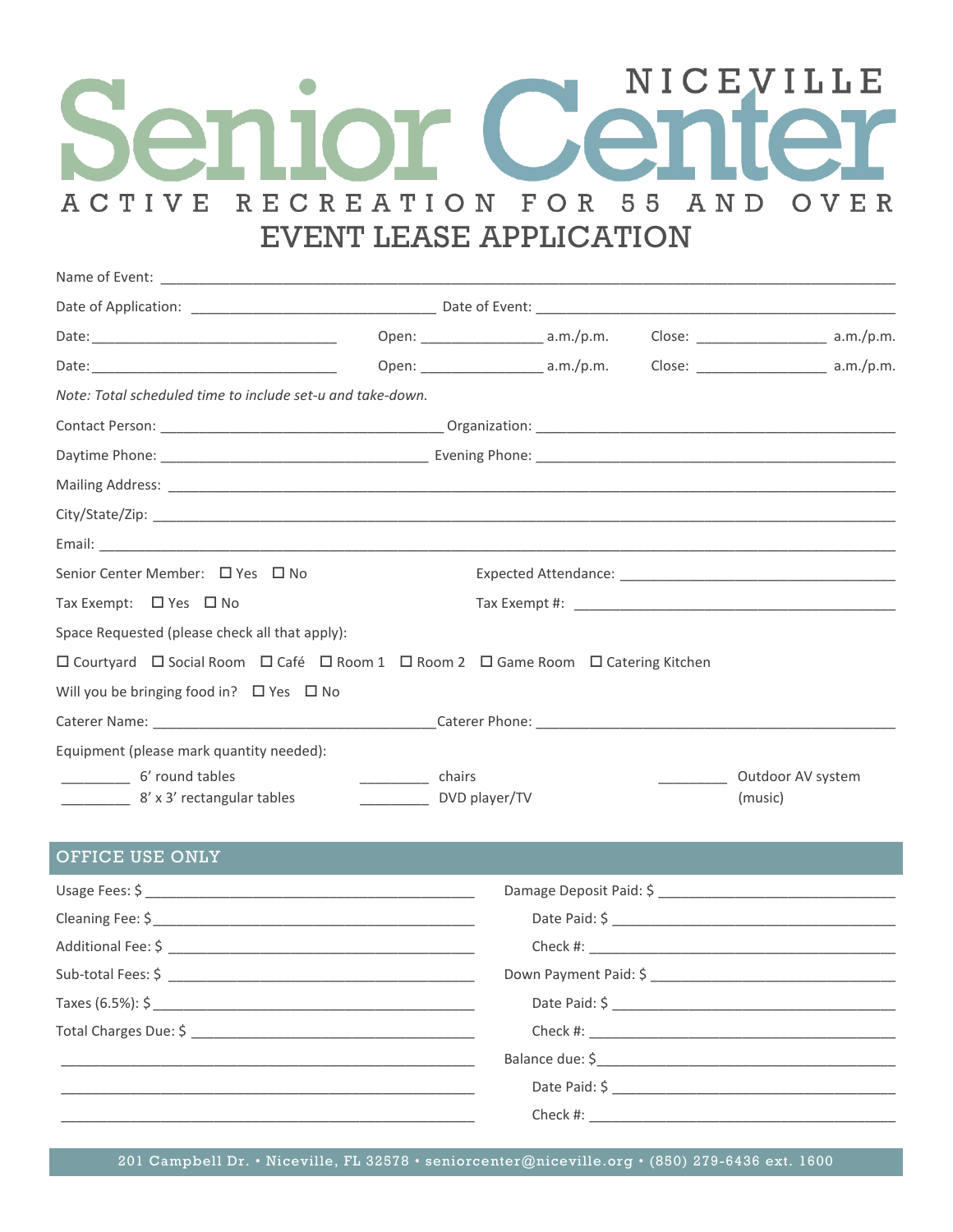## NICEVILLE RECREATION FOR 55 **ACTIVE** A N D OVER

### SENIOR CENTER REGULATIONS

The City of Niceville's Senior Center is available for community use. When not required for use by the City of Niceville, this facility may be made available for use by the public and local groups and organizations, subject to the following regulations:

- 1. Use of the Senior Center is by reservation only. Reservations can be made during the hours of 8:30 a.m. 5:30 p.m., Monday through Friday, by contacting the Senior Center Manager, Julie Mooney, at (850) 279-6436. A reservation can be made for up to twelve months in advance. Individuals or groups wishing to use the Senior Center must fill out the required paperwork with the Senior Center Manager before the date is secured on the calendar. Evidence of insurance coverage may be required in some instances. **The damage deposit and a minimum of one half of the fee is required when the contract is signed. The balance must be paid at least two (2) weeks prior to date of function. (A Senior Center member MAY NOT rent the Senior Center for a non-member. If this situation exists, a non-member fee will be applied.)**
- 2. The facilities constructed with taxpayer's money are intended for recreation use only. While recreation is a broad term, it can never include the use of these facilities to produce income for an individual or profit-making organization. Accordingly: No person shall solicit, sell, or offer to sell goods or services in this Senior Center. As used in this paragraph, "person" means an individual or a profit or a non-profit organization.
- 3. If a scheduled meeting, class, or event is cancelled, the Senior Center staff should be notified immediately, so that the room(s) can be made available to other groups. The Senior Center staff must receive notice of intent to cancel at least 24 hours prior to event in order to issue a refund. A 10% processing fee will be assessed.
- 4. City staff is responsible for the placement of chairs, tables, and other furniture for use by the Lessee, under the direction of the Lessee on the application form. The Lessee shall and will indemnify and save harmless the City of Niceville, its officers, agents, and employees against any and all loss, damage, and/or liability that may be suffered, caused by, arising out of, or in any way connected with the use by the Lessee of the premises, or any part thereof, or the exercise of the rules, or provisions granted herein. If you have leased this facility, please make everyone in your group aware of the fact that if tables, plants, chairs, etc. need to be relocated, you must make this request to the City staff. You may not move any of the furnishings or greenery yourself.
- 5. The Lessee and anyone in that individuals group may utilize only those areas assigned to them and reserved for them in the Community Center.
- 6. At the discretion of the City Manager, security personnel may be required for an event. When required, the City Manager will determine the number of security officers needed. The Lessee will pay the necessary costs for the security service.
- 7. City of Niceville personnel, on official business, shall have access to the building at all times.
- 8. The Lessee shall not damage, or allow to be damaged, the said premises or any fixture, or personal property located herein; in the event of any damage thereto, the Lessee shall promptly restore the premises or property to its original state, or repair, or pay the City of Niceville for such damages. Any missing property, or furnishings such as, but not limited to, equipment, furniture, and sound system, incidental to a rental will be replaced, or paid for by the Lessee to the satisfaction of the City. The person signing the application assumes full responsibility and assures that no damage or loss will occur to the meeting space, furnishings, or equipment.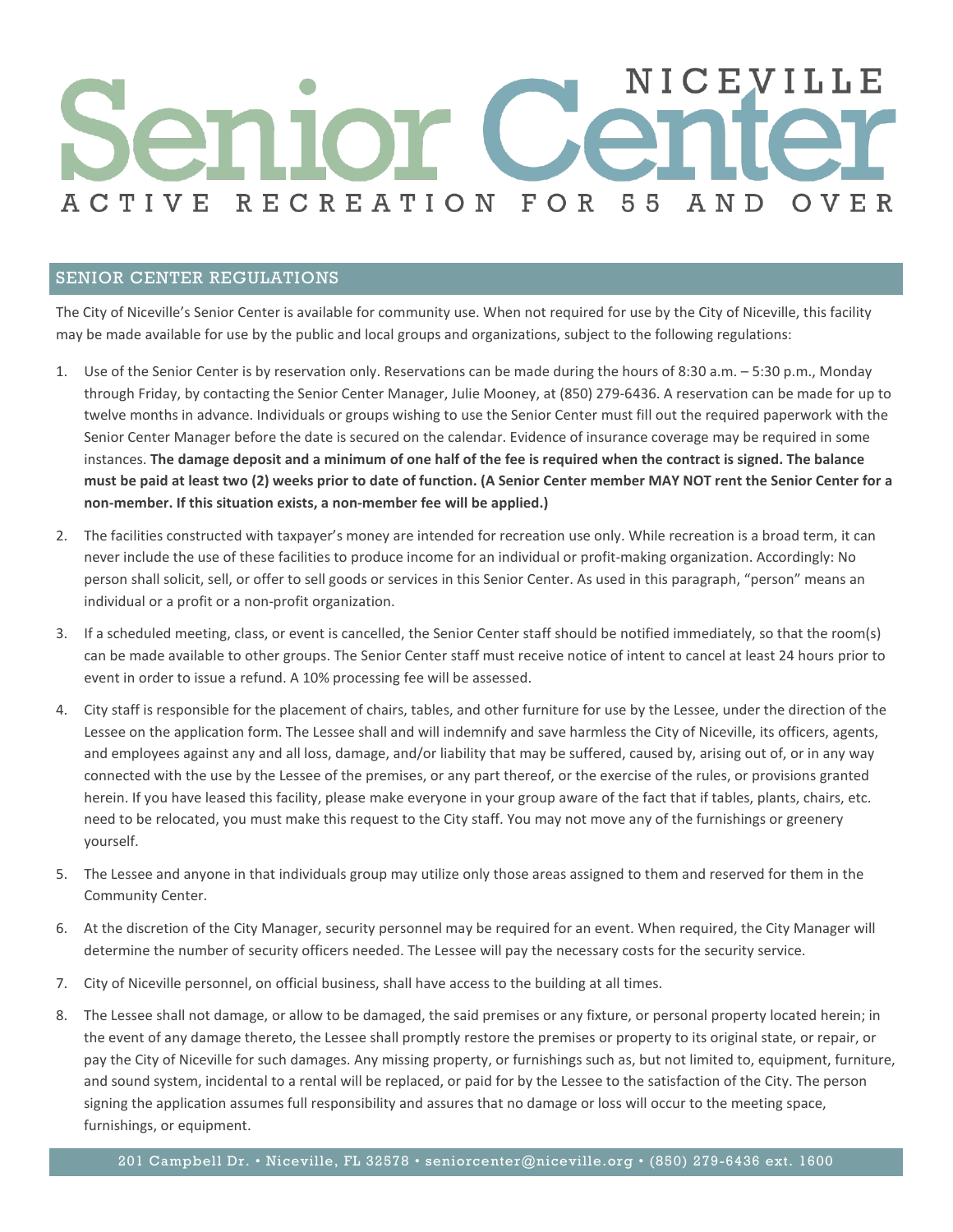## EVILLE FOR OVER **ACTIVE RECREATION** A N D 55

- 9. The Lessee shall not drive any nails, tacks, pins, tape, or other objects into the floor, wall, ceiling, doors, windows, woodwork, or any other parts of said premises, nor change in any manner, nor move any fixtures on said premises. No alteration or change to the premises shall be made. This includes, but is not limited to the furniture in the social room, the billiard table, artwork, and the furniture in the café. The Lessee shall not use any type of tape on any painted surface. Any costs due to repairs will be assumed by the Lessee. Due to the fact that movement of the billiard table can cause different levels of damage, the cost to repair or realign the billiard table can range from \$200 - \$1,000 and is solely the responsible of the Lessee.
- 10. The Lessee will promptly remove all decorations, displays, and equipment used by the Lessee, prior to end of the reserved time slot, on the day the Senior Center is used. Arrangements must be made in advance with suppliers for all equipment, furniture, or supplies to be picked up on the day of the event. Rental companies will pick up rental items at night for an additional fee, and this will need to be coordinated with the Senior Center Manager. A fee will be added for leaving said items in the building after the closing time.
- 11. Lease times are between 8:00 a.m. and 10:00 p.m. with cleanup done by the end of the reserved time slot. Garbage should be placed in dumpster, and the building should be secured, before the building is vacated.
- 12. No drugs, or other controlled substances are allowed in the Senior Center or on the premises.
- 13. Under Federal Law, smoking is prohibited in the building. Smoking must be done outside and at least 10 feet away from the building.
- 14. No pets or animals are allowed in the Senior Center, with the exception of service animals.
- 15. The Lessee must abide by all Federal, State, and local laws, regulations, and ordinances.
- 16. No event, meeting, or entertainment may be held for the purpose of advancing any doctrine or theory subversive to the United States of America.
- 17. The City Manager may deny use of the Senior Center at his discretion. Any event that the City Manager deems contrary to the mission of the Center and the City of Niceville may be denied.
- 18. City programs have priority.
- 19. Attendance to any meeting or event must not exceed the following maximum capacity: Courtyard 150 persons, Room 1 54 persons, Room 2 – 54 persons, Game Room – 85 persons, Social Room – 30 persons, Café – 55 persons, Entire Building: 321 persons.
- 20. No gambling or games of chance are allowed in this building or on this property. This includes bingo.
- 21. Violation of any of the established policies or rules will result in the loss of all present and, possibly, future privileges.

The applicant has read the Senior Center Regulation, understands, and agrees to abide by the above regulations.

| Dale |
|------|
|      |